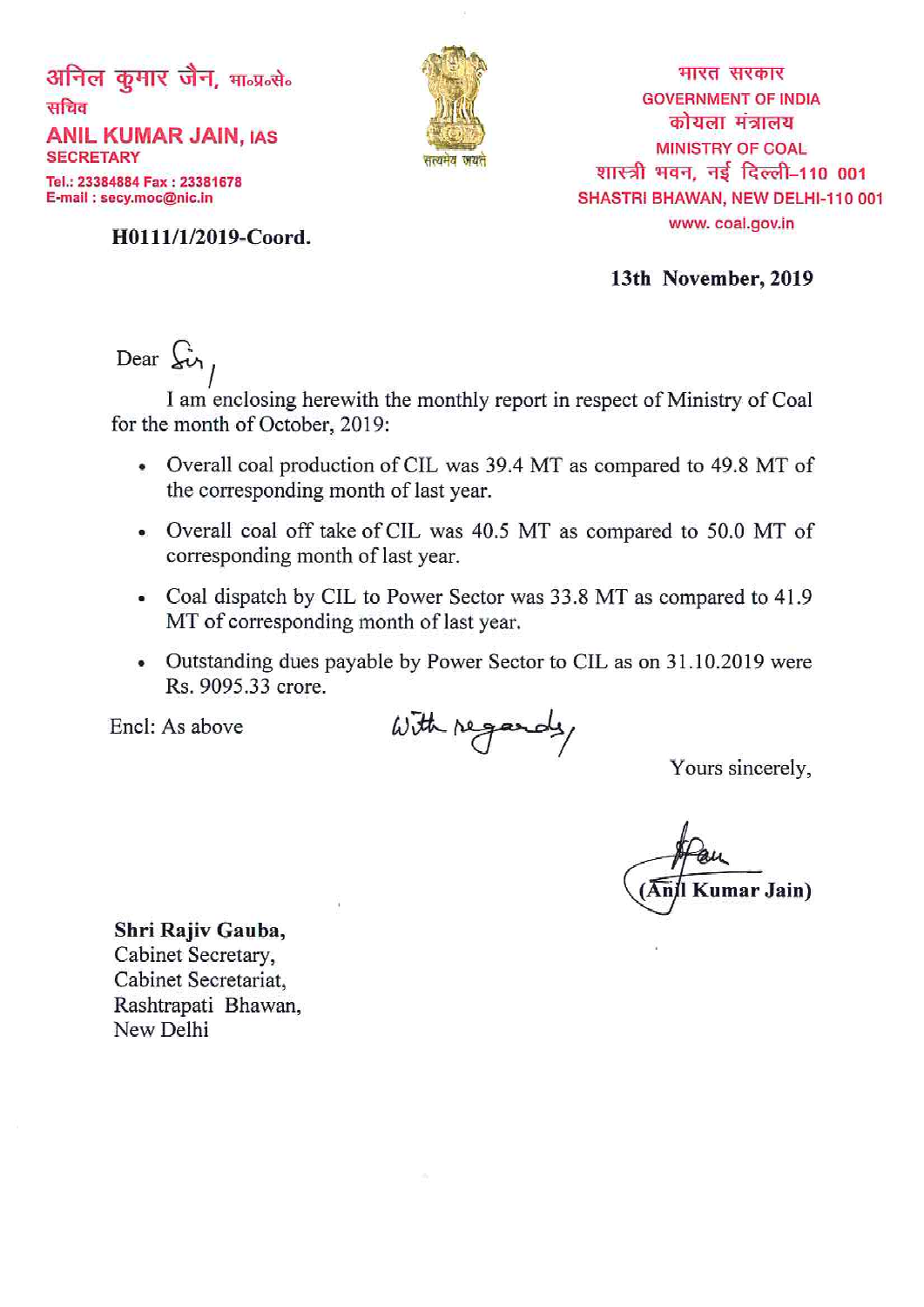# **REPORT OF THE MINISTRY OF COAL FOR THE MONTH OF OCTOBER, 2019**

| ${\bf S}$         | <b>Significant inputs</b>                                                            |                                                                           |                                                                                                                             |                                                                                                                                                                    | <b>Status</b>                                                              |                                                                                                                          |         |                                                                                                                                                                                                                                                                                                                                                                                                                                                                                                                                                                                                                                                                                                                                                                                                                                                                                                                                                                                                                                                                                                                                                                                                                                                                                                                                                                                                                                                                                                                                       |  |
|-------------------|--------------------------------------------------------------------------------------|---------------------------------------------------------------------------|-----------------------------------------------------------------------------------------------------------------------------|--------------------------------------------------------------------------------------------------------------------------------------------------------------------|----------------------------------------------------------------------------|--------------------------------------------------------------------------------------------------------------------------|---------|---------------------------------------------------------------------------------------------------------------------------------------------------------------------------------------------------------------------------------------------------------------------------------------------------------------------------------------------------------------------------------------------------------------------------------------------------------------------------------------------------------------------------------------------------------------------------------------------------------------------------------------------------------------------------------------------------------------------------------------------------------------------------------------------------------------------------------------------------------------------------------------------------------------------------------------------------------------------------------------------------------------------------------------------------------------------------------------------------------------------------------------------------------------------------------------------------------------------------------------------------------------------------------------------------------------------------------------------------------------------------------------------------------------------------------------------------------------------------------------------------------------------------------------|--|
| $\mathbf N$<br>1. | Important<br>policy<br>decisions taken and<br>major achievements<br>during the month | CM (SP) Act, 2015.<br>Crore.<br>Meral and Tadicherla-I.<br>Tonnes (Prov.) | which can become operational in FY 2019-20.                                                                                 | (a) Initiatives being taken in regard to de-allocated coal block<br>evaluated by Technical Evaluation Committee in its meetings held on 17.10.2019 and 23.10.2019. |                                                                            |                                                                                                                          |         | • The Technical Bids of the 8th Tranche, 9th Tranche and 10th Tranche of auction of coal mine were<br>• Meeting taken by Secretary (Coal) on 17.10.2019 with alloattees of coal mine under production but not<br>achieved PRC, mines which obtained Mine Opening Permission but coal production not started and mines<br>• Provisional Production in the month of October, 2019 is 2.32 Million Tonne from the mines allocated under<br>Revenue during the month of October, 2019 from the mines allocated under CM (SP) Act, 2015 is 169.02<br>• Previous Approval of the Central Government for grant of mining lease under Section 5 (1) of the Mines<br>and Minerals (Development and Regulation) Act, 1957 was accorded in respect of 02 coal mines namely<br>• Previous Approval / Relaxation in area limits of the Central Government for grant of mining lease under<br>Section 5 (1) & Section 6(1) of the Mines and Minerals (Development and Regulation) Act, 1957 was<br>accorded in respect of 04 coal mines namely Rajbar E&D, Dip-side of Manoharpur, Suliyari and Patal East.<br>• The Coal Controller Organization has reported that the total production of coal from the allocated captive<br>coal blocks for the month of October, 2019 is 3.973 Million Tonnes (Prov.), out of which aggregate coal<br>production of those coal blocks which have not been cancelled by the Hon'ble Supreme court viz. Moher &<br>Moher Amlori Extn. (1.689 MT), Tasra (0.000 MT) and Pakri Barwadih (0.740 MT) is 2.429 Million |  |
|                   |                                                                                      | • Land acquired under CBA (A&D) Act, 1957<br>Sl.<br>Notification issued   |                                                                                                                             |                                                                                                                                                                    |                                                                            |                                                                                                                          | Remarks |                                                                                                                                                                                                                                                                                                                                                                                                                                                                                                                                                                                                                                                                                                                                                                                                                                                                                                                                                                                                                                                                                                                                                                                                                                                                                                                                                                                                                                                                                                                                       |  |
|                   |                                                                                      | No.<br>$\mathbf{i}$                                                       | block, APGENCO, Distt. Angul, Odisha.                                                                                       | u/s 4(1) of CBA (A&D) Act, 1957 two notification has been issued<br>i.e. Kalyani OCP, CCL, Distt. Jharkhand and Sarapal Nuaparha coal                              |                                                                            |                                                                                                                          |         | 2033.99 Ha. land intention<br>to prospecting to coal.                                                                                                                                                                                                                                                                                                                                                                                                                                                                                                                                                                                                                                                                                                                                                                                                                                                                                                                                                                                                                                                                                                                                                                                                                                                                                                                                                                                                                                                                                 |  |
|                   |                                                                                      | $\ddot{\mathbf{i}}$                                                       | Distt. Latehar, Jharkhand                                                                                                   | $u/s$ 7(1) of CBA (A&D) Act, 1957 one notification has been issued<br>i.e. PVUNL, NTPC, Banahardih Coal block, Auranga coalfields,                                 |                                                                            |                                                                                                                          | 1042.73 | Ha. intention to<br>acquired the land.                                                                                                                                                                                                                                                                                                                                                                                                                                                                                                                                                                                                                                                                                                                                                                                                                                                                                                                                                                                                                                                                                                                                                                                                                                                                                                                                                                                                                                                                                                |  |
|                   |                                                                                      | $\overline{\text{iii}}$                                                   | Nagpur, Maharashtra.                                                                                                        | $u/s$ 11(1) of CBA (A&D) Act, 1957 one notification has been issued<br>i.e. Indu UG to OC expansion mine, WCL, Nagpur area, Distt.                                 |                                                                            |                                                                                                                          | WCL.    | 71.77 Ha. land vested with                                                                                                                                                                                                                                                                                                                                                                                                                                                                                                                                                                                                                                                                                                                                                                                                                                                                                                                                                                                                                                                                                                                                                                                                                                                                                                                                                                                                                                                                                                            |  |
|                   |                                                                                      | 2019:                                                                     |                                                                                                                             |                                                                                                                                                                    |                                                                            |                                                                                                                          |         | • Details of compensation and employment against acquired land by CIL and its subsidiaries as on October,                                                                                                                                                                                                                                                                                                                                                                                                                                                                                                                                                                                                                                                                                                                                                                                                                                                                                                                                                                                                                                                                                                                                                                                                                                                                                                                                                                                                                             |  |
|                   |                                                                                      | <b>Subsidiaries</b><br>of CIL                                             | <b>Total</b><br>compensation<br>amount paid<br>during<br>the<br>last month to<br>the<br>tenancy<br>land(Rs.<br>in<br>crore) | of<br>Area<br><b>Tenancy land</b><br>for<br>which<br>compensation<br>amount paid<br>during<br>the<br>last month (In<br>Ha.)                                        | Nos.<br>of<br><b>Employment</b><br>provided<br>during<br>the<br>last month | No. of persons<br>whom one time<br>monetary<br>compensation<br>paid in lieu of<br>employment<br>during the last<br>month |         | <b>Total</b><br>amount<br>incurred<br>during<br>the last month as<br>time<br>one<br>monetary<br>compensation<br>in<br>lieu<br>of<br>employment(In<br>crore)                                                                                                                                                                                                                                                                                                                                                                                                                                                                                                                                                                                                                                                                                                                                                                                                                                                                                                                                                                                                                                                                                                                                                                                                                                                                                                                                                                           |  |
|                   |                                                                                      | <b>ECL</b><br><b>BCCL</b>                                                 | 1.077<br>$\mathbf{0}$                                                                                                       | 1.330<br>$\Omega$                                                                                                                                                  | $8\,$<br>$\boldsymbol{0}$                                                  | $\overline{7}$<br>$\boldsymbol{0}$                                                                                       |         | 2.570<br>0.000                                                                                                                                                                                                                                                                                                                                                                                                                                                                                                                                                                                                                                                                                                                                                                                                                                                                                                                                                                                                                                                                                                                                                                                                                                                                                                                                                                                                                                                                                                                        |  |
|                   |                                                                                      | <b>CCL</b>                                                                | 0.025                                                                                                                       | 0.112                                                                                                                                                              | 16                                                                         | $\boldsymbol{0}$                                                                                                         |         | 0.000                                                                                                                                                                                                                                                                                                                                                                                                                                                                                                                                                                                                                                                                                                                                                                                                                                                                                                                                                                                                                                                                                                                                                                                                                                                                                                                                                                                                                                                                                                                                 |  |
|                   |                                                                                      | <b>NCL</b><br><b>WCL</b>                                                  | $\overline{0}$<br>8.750                                                                                                     | $\overline{0}$<br>36.950                                                                                                                                           | $\boldsymbol{0}$<br>88                                                     | $\boldsymbol{0}$<br>$\boldsymbol{0}$                                                                                     |         | 0.000<br>0.000                                                                                                                                                                                                                                                                                                                                                                                                                                                                                                                                                                                                                                                                                                                                                                                                                                                                                                                                                                                                                                                                                                                                                                                                                                                                                                                                                                                                                                                                                                                        |  |
|                   |                                                                                      | <b>SECL</b>                                                               | 12,840                                                                                                                      | 42.560                                                                                                                                                             | $\overline{3}$                                                             | $\overline{8}$                                                                                                           |         | 0.697                                                                                                                                                                                                                                                                                                                                                                                                                                                                                                                                                                                                                                                                                                                                                                                                                                                                                                                                                                                                                                                                                                                                                                                                                                                                                                                                                                                                                                                                                                                                 |  |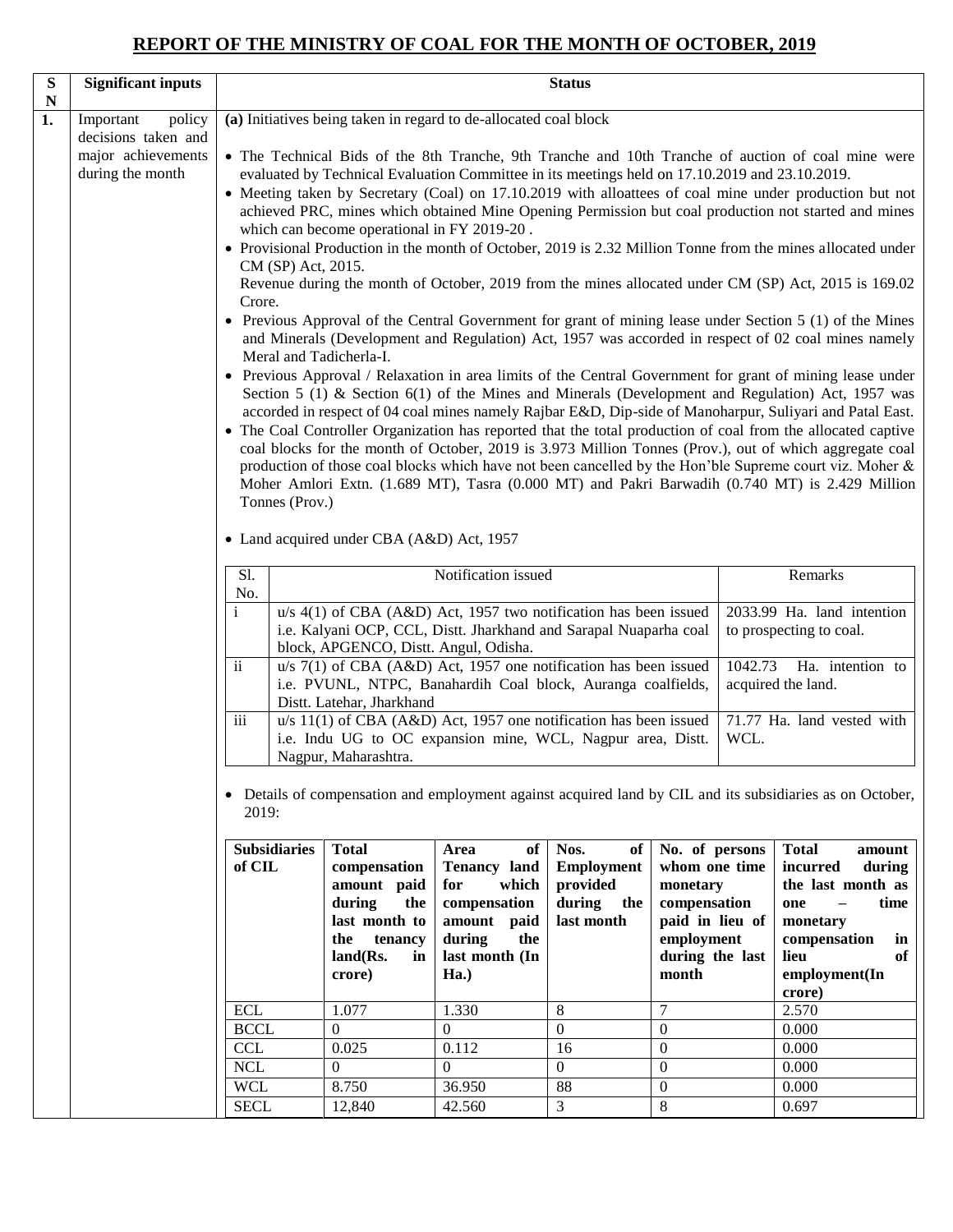| <b>MCL</b>                                            |              | 25.210        |                         | 18.610                 | 33                    |                 | 3                       |                  | 33.000                           |                        |                         |
|-------------------------------------------------------|--------------|---------------|-------------------------|------------------------|-----------------------|-----------------|-------------------------|------------------|----------------------------------|------------------------|-------------------------|
| <b>Total</b>                                          |              | 47.902        |                         | 99.562                 | 148                   |                 | 18                      |                  | 36.267                           |                        |                         |
| (b) Performance of NLC India Limited in October, 2019 |              |               |                         |                        |                       |                 |                         |                  |                                  |                        |                         |
|                                                       | Unit         |               | October 2019            | <b>October</b><br>2018 | % Variation wrt       |                 | April 19-<br>October 19 |                  | April 18<br><b>October</b><br>18 | % Variation            | wrt                     |
|                                                       |              | <b>Target</b> | <b>Actual</b>           | <b>Actual</b>          | Col 4<br>$/$ Col<br>3 | Col 4/<br>Col 5 | <b>Target</b>           | <b>Actual</b>    | <b>Actual</b>                    | Col.9<br>$/$ Col.<br>8 | Col.9<br>$/$ Col.<br>10 |
| $\mathbf{1}$                                          | $\mathbf{2}$ | 3             | $\overline{\mathbf{4}}$ | 5                      | 6                     | 7               | 8                       | $\boldsymbol{9}$ | 10                               | 11                     | 12                      |
| Overburden                                            | $LM^3$       | 117.50        | 114.45                  | 130.20                 | $-2.60$               | $-12.10$        | 1050.50                 | 957.60           | 995.93                           | $-8.84$                | $-3.85$                 |
| Lignite                                               | LT           | 19.17         | 22.46                   | 18.02                  | 17.16                 | 24.64           | 131.43                  | 127.83           | 117.43                           | $-2.74$                | 8.86                    |
| Power<br><b>Gross From</b>                            |              |               |                         |                        |                       |                 |                         |                  |                                  |                        |                         |
| <b>TPS</b>                                            | MU           | 1791.00       | 1774.79                 | 1762.26                | $-0.91$               | 0.71            | 12072.00                | 11440.30         | 11109.35                         | $-5.23$                | 2.98                    |
| Wind<br><b>Power Plant</b>                            | MU           | 10.81         | 2.02                    | 1.45                   | $-81.31$              | 39.31           | 123.05                  | 78.34            | 108.45                           | 0.48                   | $-4.70$                 |
| <b>Solar Power</b><br>Plant                           | MU           | 93.19         | 105.51                  | 38.58                  | 13.22                 | 173.48          | 639.27                  | 695.81           | 241.04                           | 8.84                   | 188.67                  |
| Grand<br><b>Total Gross</b>                           | MU           | 1895.00       | 1882.32                 | 1802.29                | $-0.67$               | 4.44            | 12834.32                | 12214.45         | 11458.84                         | $-4.83$                | 6.59                    |
| Power<br><b>Export</b><br>From                        |              |               |                         |                        |                       |                 |                         |                  |                                  |                        |                         |
| <b>TPS</b>                                            | MU           | 1541.00       | 1506.86                 | 1492.00                | $-2.22$               | 1.00            | 10322.00                | 9661.36          | 9309.31                          | $-6.40$                | 3.78                    |
| Wind<br><b>Power Plant</b>                            | MU           | 10.81         | 1.86                    | 1.32                   | $-82.79$              | 40.91           | 120.57                  | 75.96            | 98.46                            | 37.00                  | $-22.85$                |
| <b>Solar Power</b><br>Plant                           | MU           | 93.15         | 105.40                  | 38.41                  | 13.15                 | 174.41          | 638.65                  | 694.89           | 240.81                           | 8.81                   | 188.56                  |
| Grand<br><b>Total</b><br><b>Export</b>                | MU           | 1644.96       | 1614.12                 | 1531.73                | $-1.87$               | 5.38            | 11081.22                | 10432.21         | 9648.58                          | $-5.86$                | 8.12                    |

**(c) Monthly and progressive Plan Expenditure of Coal Companies for and upto the month of October, 2019.**

|              |                                                                                 |                                                  |                                                         |                                                                                                  |                                                                                        |                                                                                                            | (Rs. in Crores)                                                                                  |
|--------------|---------------------------------------------------------------------------------|--------------------------------------------------|---------------------------------------------------------|--------------------------------------------------------------------------------------------------|----------------------------------------------------------------------------------------|------------------------------------------------------------------------------------------------------------|--------------------------------------------------------------------------------------------------|
| Company      | <b>Total</b><br>Plan<br>Outlay (BE)<br>for the year<br>2019-20<br>(Provisional) | <b>Target</b><br><b>Expenditure</b><br>Oct, 2019 | Actual<br><b>Expenditure</b><br>2019<br>Oct,<br>(Prov.) | % of Actual<br><b>Expenditure</b><br>plan<br>to<br>outlay<br>for<br>the<br>month<br>of Oct, 2019 | <b>Target</b><br>of<br><b>Cumulative</b><br><b>Expenditure</b><br>Oct,<br>upto<br>2019 | <b>Cumulative</b><br><b>Expenditure</b><br><b>U</b> pto<br>the<br>Month<br>- of<br>2019<br>Oct.<br>(Prov.) | % of Actual<br><b>Cumulative</b><br><b>Expenditure</b><br>Plan<br>to<br>outlay upto<br>Oct, 2019 |
|              | 2                                                                               | 3                                                | 4                                                       |                                                                                                  | 6                                                                                      | 7                                                                                                          | 8                                                                                                |
| <b>CIL</b>   | 10000.00                                                                        | 714.83                                           | 613.35                                                  | 85.80                                                                                            | 2806.84                                                                                | 2080.13                                                                                                    | 74.11                                                                                            |
| <b>SCCL</b>  | 1850.00                                                                         | 185.00                                           | 220.33                                                  | 119.10                                                                                           | 832.50                                                                                 | 741.12                                                                                                     | 89.02                                                                                            |
| <b>NLCIL</b> | 8271.00                                                                         | 614.55                                           | 524.06                                                  | 85.28                                                                                            | 5118.24                                                                                | 4194.30                                                                                                    | 81.95                                                                                            |
| <b>Total</b> | 20121.00                                                                        | 1514.38                                          | 1357.74                                                 | 89.66                                                                                            | 8757.58                                                                                | 7015.55                                                                                                    | 80.11                                                                                            |

## **(d) COAL PRODUCTION**

| .           |          |          |          |               |                | (Figs. In MT) |
|-------------|----------|----------|----------|---------------|----------------|---------------|
| Company     | October, | October, | $\%$     | April-        | April-October, | $\%$          |
|             | 2019     | 2018     | Growth   | October, 2019 | 2018           | Growth        |
| CIL         | 39.4     | 49.8     | $-21.0%$ | 280.4         | 306.2          | $-8.5\%$      |
| <b>SCCL</b> |          | 5.3      | $-4.0\%$ | 35.6          | 33.8           | 5.4%          |

# **(e) OVERALL OFFTAKE**

| Company     | October,<br>October. |      | %         | April-        | April-October, | $\%$     |
|-------------|----------------------|------|-----------|---------------|----------------|----------|
|             | 2019                 | 2018 | Growth    | October, 2019 | 2018           | Growth   |
| <b>CIL</b>  | 40.5                 | 50.0 | $-18.9%$  | 316.3         | 340.8          | $-7.2\%$ |
| <b>SCCL</b> | 4.9                  | 5.9  | $-16.7\%$ | 35.4          | 36.9           | $-4.1\%$ |
|             |                      |      |           |               |                |          |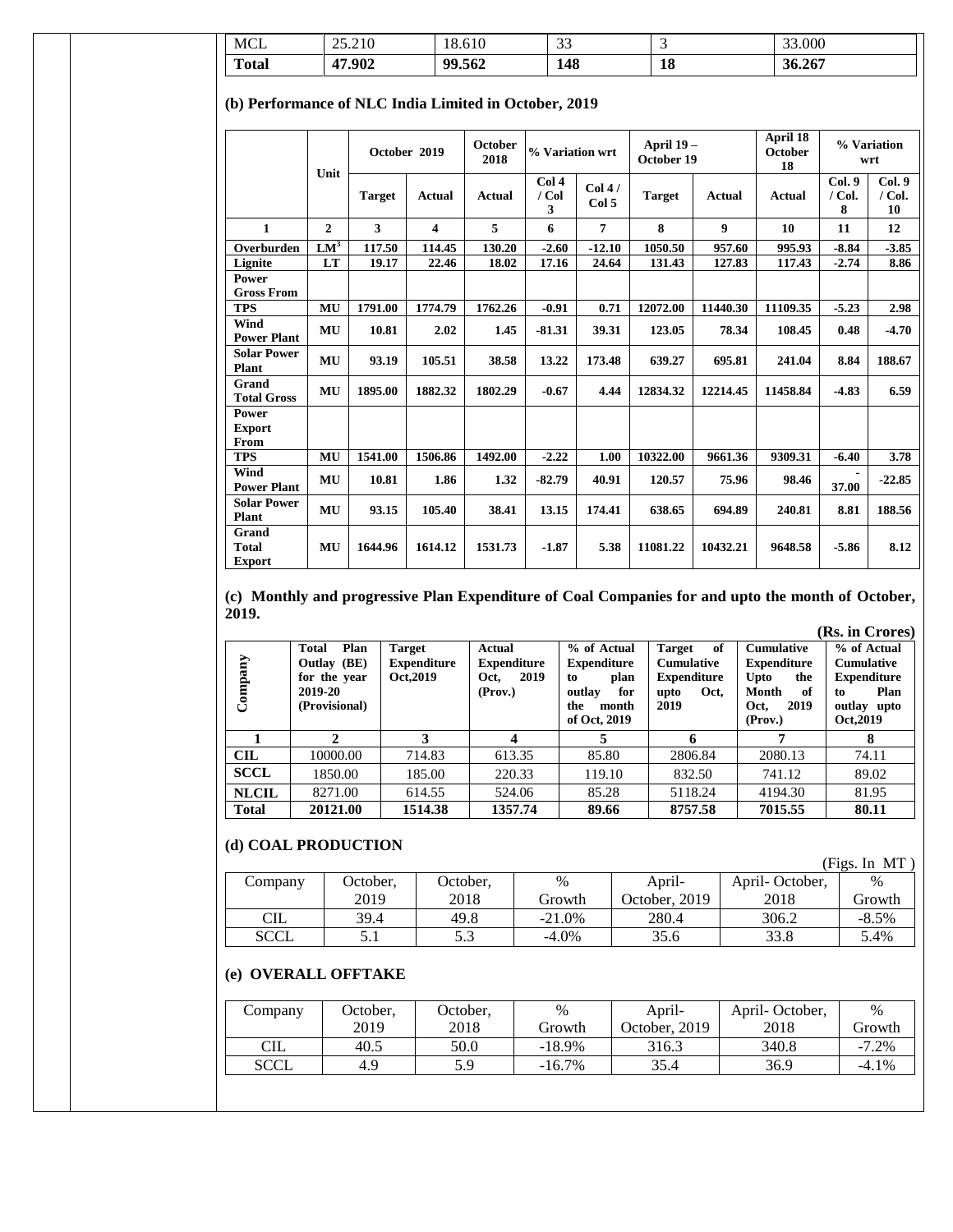#### **(f) COAL DESPATCH TO POWER (COAL AND COAL PRODUCTS)**

| Company | October, | October, | $\%$     | April-        | April-October, | $\%$     |
|---------|----------|----------|----------|---------------|----------------|----------|
|         | 2019     | 2018     | Growth   | October, 2019 | 2018           | Growth   |
| CIL     | 33.8     | 41.9     | $-19.4%$ | 253.0         | 276.8          | $-8.6\%$ |
| SCCL    | 4.2      | 4.8      | $-12.1%$ | 29.8          | 30.2           | $-1.1\%$ |

**Outstanding Dues: -** The outstanding dues payable by Power Sector to CIL as on 31.10.2019 was Rs. 9095.33 crore.

#### **(g) SPOT E-AUCTION OF COAL**

| Company    | Coal Oty.  | Coal Oty. | Increase      | Coal Oty.   | Coal Oty.  | Increase      |
|------------|------------|-----------|---------------|-------------|------------|---------------|
|            | Allocated  | Allocated | over notified | Allocated   | Allocated  | over notified |
|            | Oct., 2019 | Oct2018   | price         | April-Oct., | April-     | price         |
|            |            |           |               | 2019        | Oct., 2018 |               |
| <b>CIL</b> | 1.35       | 0.16      | 62%           | 12.60       | 17.84      | 67%           |

#### **(h) SPECIAL FORWARD E-AUCTION FOR POWER**

| Company    | Coal Oty.<br>Allocated<br>Oct., 2019 | Coal Oty.<br>Allocated<br>Oct., 2018 | Increase<br>over notified<br>price | Coal Oty.<br>Allocated<br>April-Oct.,<br>2019 | Coal Oty.<br>Allocated<br>April-Oct.,<br>2018 | Increase<br>over notified<br>price |
|------------|--------------------------------------|--------------------------------------|------------------------------------|-----------------------------------------------|-----------------------------------------------|------------------------------------|
| <b>CIL</b> | . 97                                 | 0.00                                 | 39%                                | 12.90                                         | 20.38                                         | 32%                                |

#### **(i) EXCLUSIVE E-AUCTION FOR NON-POWER**

| Company    | Coal Oty.  | Coal Oty.  | Increase      | Coal Oty.   | Coal Oty.   | Increase      |
|------------|------------|------------|---------------|-------------|-------------|---------------|
|            | Allocated  | Allocated  | over notified | Allocated   | Allocated   | over notified |
|            | Oct., 2019 | Oct., 2018 | price         | April-Oct., | April-Oct., | price         |
|            |            |            |               | 2019        | 2018        |               |
| <b>CIL</b> | 2.53       | 0.00       | 32%           | 4.84        | 7.30        | 32%           |

### **(j) SPECIAL SPOT E-AUCTION**

| Company    | Coal Oty.<br>Allocated<br>Oct., 2019 | Coal Oty.<br>Allocated<br>Oct., 2018 | Increase<br>over notified<br>price | Coal Oty.<br>Allocated<br>April-Oct.,<br>2019 | Coal Oty.<br>Allocated<br>April-Oct.,<br>2018 | Increase<br>over notified<br>price |
|------------|--------------------------------------|--------------------------------------|------------------------------------|-----------------------------------------------|-----------------------------------------------|------------------------------------|
| <b>CIL</b> |                                      |                                      | -                                  | 0.66                                          | 0.50                                          | 30%                                |

# **(k) Action Plan and Progress on implementation of Power Sector Linkage Policy dated 22.05.2017**

| Sl. No. | <b>Activity</b>                                        | <b>Timeline/Status</b>                                                                                                                                  |
|---------|--------------------------------------------------------|---------------------------------------------------------------------------------------------------------------------------------------------------------|
| A(i)    | Sign FSA with pending LoA                              | Clearance given to Coal India Limited to sign FSA with 10                                                                                               |
|         | holders                                                | LoA Holders having total commissioned capacity of 6550<br>MW.                                                                                           |
| B(i)    | Linkages to State/Central PSUs                         | As on date, 20 TPPs have been granted linkage for a total<br>capacity of 23360 MW.                                                                      |
| (ii)    | Linkages for IPPs having PPA<br>based on domestic coal | First round of Linkage auction conducted from $11th$ to<br>$\bullet$<br>13 <sup>th</sup> September, 2017.                                               |
|         |                                                        | Out of the maximum Allocable Quantity of 27.18 MT,<br>almost all the allocable quantity was booked. Linkage<br>booked by 10 plants of 9044 MW capacity. |
|         |                                                        | FSAs have been executed with all the successful<br>bidders.                                                                                             |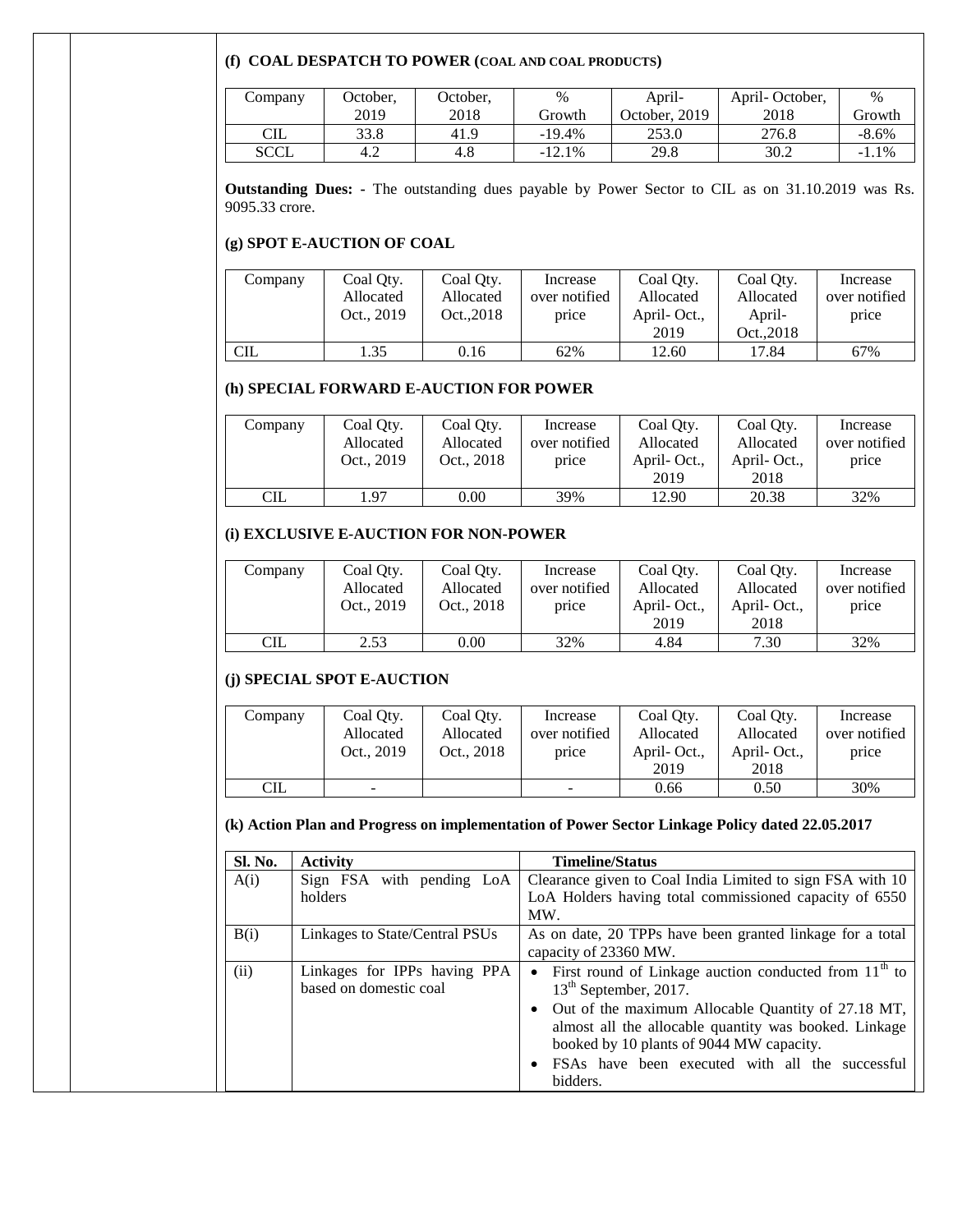|        | Amended B (ii) (i)                                     | $2nd$ round of SHAKTI B (ii) linkage auction has been<br>concluded on 24.05.2019. During this second<br>round, quantity of 2.97 MTPA has been booked by 8<br>bidders for a total capacity of 874.9 MW. The same has<br>been approved by the Board of CIL. Letters of linkages<br>to coal companies with copies to successful bidders has<br>been issued. Issuance of LoI by the coal companies to<br>the successful bidders is under process for culmination<br>into FSA/Coal Supply.                                                                                                   |
|--------|--------------------------------------------------------|-----------------------------------------------------------------------------------------------------------------------------------------------------------------------------------------------------------------------------------------------------------------------------------------------------------------------------------------------------------------------------------------------------------------------------------------------------------------------------------------------------------------------------------------------------------------------------------------|
|        | Amended B (ii) (ii)                                    | To be done in future auctions at a later stage after<br>$\bullet$<br>benchmarking discount.<br>To decide the next course of action under SHAKTI B<br>$\bullet$<br>(ii), meetings of the IMC have been held on<br>06.09.2019, 16.09.2019, 14.10.2019 & 17.10.2019.<br>The recommendations of the IMC in its meeting dated<br>$\bullet$                                                                                                                                                                                                                                                   |
| (iii)  | Linkages for IPPs without PPA                          | 17.10.2019 are under submission.<br>Coal India Limited vide letters dated 19.08.2019, reminder<br>e. mail dated 28.08.2019 and another reminder letter dated<br>10.09.2019 have requested Ministry of Power for<br>clarification on eligibility for participation in B (iii).<br>Coal India Limited has informed that after receiving such<br>clarification, the process for conducting auction shall be<br>rolled out.                                                                                                                                                                 |
| (iv)   | Earmarking Linkages to States<br>for fresh PPAs        | Coal linkage granted from Coal India Limited for the States<br>of Gujarat, Uttar Pradesh and Madhya Pradesh for a<br>capacity of 4000 MW, 1600 MW and 2640 MW<br>respectively.                                                                                                                                                                                                                                                                                                                                                                                                          |
|        |                                                        | Coal India Limited vide its letter's dated 09.09.2019<br>addressed to Government of Gujarat, Government of Uttar<br>Pradesh and Government of Madhya Pradesh have indicated<br>the coal availability position and terms & conditions for<br>coal supply under B (iv). Government of Gujarat have also<br>been requested to confirm the coal requirement of 19.72 MT<br>under B (iv) in view of the information gathered by Coal<br>India Limited that Government of Gujarat is contemplating<br>to use only renewable energy instead of thermal energy to<br>meet their growing demand. |
|        |                                                        | Coal India Limited has informed that SBI Capitals Limited<br>is in the process of developing model documents for the<br>above.                                                                                                                                                                                                                                                                                                                                                                                                                                                          |
| (v)    | Power aggregate of group of<br><b>States</b>           | Methodology under B (v) is to be formulated by Ministry of<br>Power.<br>Coal linkage granted from Coal India Limited for a capacity<br>of 2500 MW.                                                                                                                                                                                                                                                                                                                                                                                                                                      |
|        |                                                        | Coal India Limited vide its letter dated 11.09.2019 have<br>informed Ministry of Power about the coal sources<br>alongwith the grades of coal which may be offered under B<br>(v) of SHAKTI Policy.                                                                                                                                                                                                                                                                                                                                                                                     |
| (vi)   | Linkages to SPV for setting up of<br><b>UMPP</b>       | SBD under formulation by Ministry of Power.                                                                                                                                                                                                                                                                                                                                                                                                                                                                                                                                             |
| (vii)  | Linkages to IPPs having PPA<br>based on imported coal. | IMC submitted its recommendation.                                                                                                                                                                                                                                                                                                                                                                                                                                                                                                                                                       |
| (viii) | (a) Short term linkage coal                            | Methodology to be formulated by Ministry of Power<br>$\bullet$<br>under Para B (viii) (a).<br>Ministry of Power had circulated the draft methodology<br>$\bullet$                                                                                                                                                                                                                                                                                                                                                                                                                       |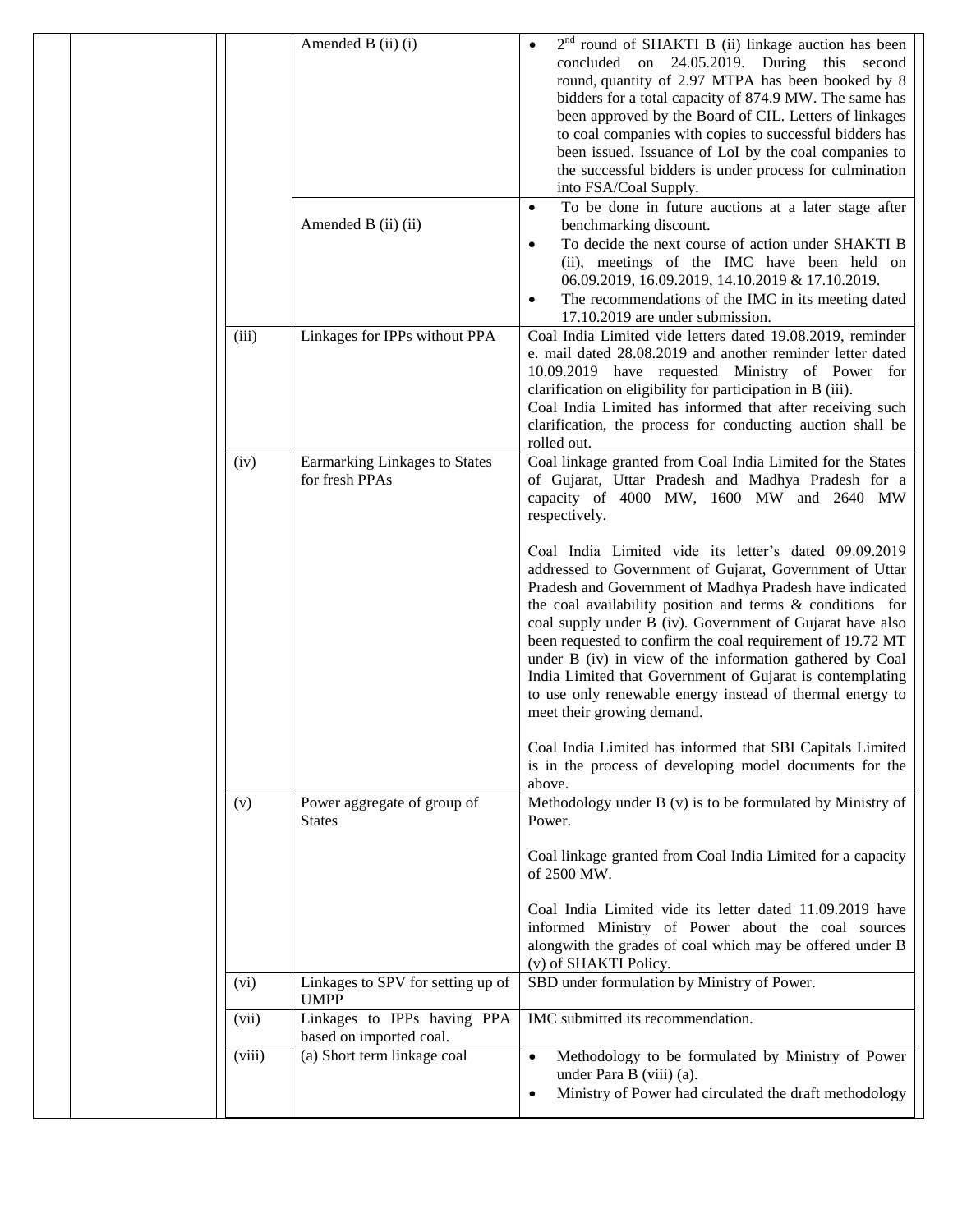| (b) Coal supply in case of<br>termination of PPAs due to<br>payment default by DISCOMs<br>(c) Aggregation of Power by<br>Nodal Agency under Para B (v)<br>for a group of States even<br>without requisition.<br>(d) PSU to act as an aggregator<br>of Power<br>Mechanism to ensure<br>(e)<br>servicing of debt |                                                                                                                                        |                                                                                                                                                                                                                                                                                                                                                                                                                                                                                                                                                                                 | vide letter 21.08.2019 and had requested for comments<br>/ suggestions on the draft methodology.<br>Comments of Coal India Limited on the draft<br>$\bullet$<br>methodology has been forwarded to Ministry of Power<br>vide O.M dated 04.09.2019.<br>• Ministry of Power vide O.M dated 30.08.2019 has<br>communicated the adequate safeguards which may be<br>considered.<br>No action required from Ministry of Coal.<br>An appropriate methodology has to be issued by<br>$\bullet$<br>Ministry of Power. Vide O. M dated 17.05.2019 and<br>subsequent reminder dated 29.05.2019, Ministry of<br>Power has been requested to communicate the same.<br>Ministry of Power vide O.M dated 05.08.2019 and<br>$\bullet$<br>subsequent O.M dated 20.08.2019 has communicated                                                                                                |  |  |  |
|----------------------------------------------------------------------------------------------------------------------------------------------------------------------------------------------------------------------------------------------------------------------------------------------------------------|----------------------------------------------------------------------------------------------------------------------------------------|---------------------------------------------------------------------------------------------------------------------------------------------------------------------------------------------------------------------------------------------------------------------------------------------------------------------------------------------------------------------------------------------------------------------------------------------------------------------------------------------------------------------------------------------------------------------------------|--------------------------------------------------------------------------------------------------------------------------------------------------------------------------------------------------------------------------------------------------------------------------------------------------------------------------------------------------------------------------------------------------------------------------------------------------------------------------------------------------------------------------------------------------------------------------------------------------------------------------------------------------------------------------------------------------------------------------------------------------------------------------------------------------------------------------------------------------------------------------|--|--|--|
|                                                                                                                                                                                                                                                                                                                |                                                                                                                                        | the mechanism prepared in this regard.<br>(1) Promotional Drilling: A programme of Promotional/NMET (Regional) drilling comprising 1.18 lakh<br>meters in coal and 0.35 lakh meters in lignite has been drawn up in Annual Plan 2019-20 of CMPDI. The<br>programme is under execution by MECL, DGMs of Nagaland & Assam and CMPDI.<br>As against this, the achievement of drilling upto the month of October, 2019 is 0.80 lakh metre, against the<br>target of 0.75 lakh metre, which is 106% of the target and registering a growth of 17% over the same period<br>last year. |                                                                                                                                                                                                                                                                                                                                                                                                                                                                                                                                                                                                                                                                                                                                                                                                                                                                          |  |  |  |
|                                                                                                                                                                                                                                                                                                                |                                                                                                                                        | (m) Overall Progress of Detailed Drilling in 2019-20: For 2019-20, a target of 14.00 lakh metre of drilling<br>(Departmental: 5.05 lakh metre, Outsourcing: 8.95 lakh metre) has been envisaged. As against this, 6.48 lakh<br>metre of drilling has been carried out upto the month of October, 2019 against the target of 6.49 lakh metre,<br>which is 100% of the target.                                                                                                                                                                                                    |                                                                                                                                                                                                                                                                                                                                                                                                                                                                                                                                                                                                                                                                                                                                                                                                                                                                          |  |  |  |
| 2.<br>3.                                                                                                                                                                                                                                                                                                       | policy<br>Important<br>matters held up on<br>of<br>account<br>prolonged<br>inter-<br>Ministerial<br>consultations<br>Compliance of CoS | $\ensuremath{\textnormal{\textbf{NIL}}}$                                                                                                                                                                                                                                                                                                                                                                                                                                                                                                                                        |                                                                                                                                                                                                                                                                                                                                                                                                                                                                                                                                                                                                                                                                                                                                                                                                                                                                          |  |  |  |
|                                                                                                                                                                                                                                                                                                                | decisions                                                                                                                              | No. of CoS decisions pending<br>for compliance<br>Issues pertaining to Jharia and                                                                                                                                                                                                                                                                                                                                                                                                                                                                                               | Proposed action plan/time lines for compliance of decisions<br>Remarks                                                                                                                                                                                                                                                                                                                                                                                                                                                                                                                                                                                                                                                                                                                                                                                                   |  |  |  |
|                                                                                                                                                                                                                                                                                                                |                                                                                                                                        | Raniganj Action Plan for Fire<br>and Subsidence.<br>CoS decisions                                                                                                                                                                                                                                                                                                                                                                                                                                                                                                               |                                                                                                                                                                                                                                                                                                                                                                                                                                                                                                                                                                                                                                                                                                                                                                                                                                                                          |  |  |  |
|                                                                                                                                                                                                                                                                                                                |                                                                                                                                        | 1.<br>Govt. of West Bengal<br>may examine the possibility<br>of taking up housing under<br>rehabilitation<br>in<br>multi-<br>storeyed pattern in urban<br>and<br>areas<br>a<br>suitable<br>configuration in rural areas to<br>economies the requirement of<br>land.                                                                                                                                                                                                                                                                                                             | ADDA had completed Demographic survey. As per the<br>Demographic survey report, 375 acres land would be<br>needed for shifting of around 30,000 families as<br>communicated by ADDA. It has been further informed by<br>ADDA that so far 178.38 acres (68.07 acres WB Govt.<br>vested land, 30.81 acres ECL land and 79.50 acres BAPL<br>land) land has been identified. Total 12,976 no of flats (in<br>line with $G+3$ model) in 811 Blocks were proposed in the<br>DPR prepared by Housing Department, Govt. of WB for<br>which construction works had been started at all the sites<br>(except one mouza at Namokeshia where construction<br>activity has been suspended temporarily from Aug. 2018<br>due to resistance/ agitation of local people) as informed by<br>Housing Deptt., Govt. of WB. Present Status of<br>Construction of flats are mentioned bellow: |  |  |  |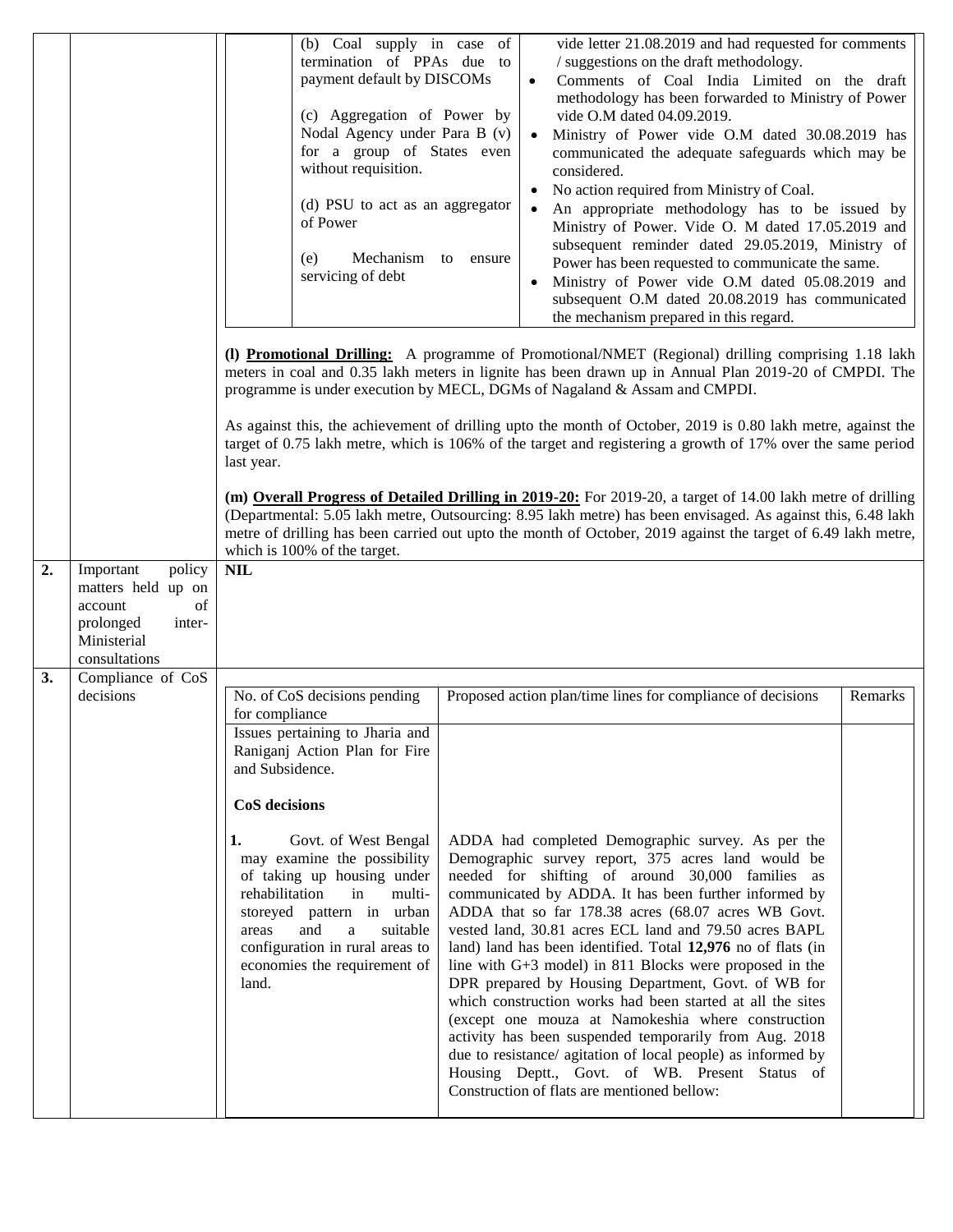|  |                                                                                                                                                                                  | i). Construction of 160 nos. of flats (10 blocks) at Bijoynagar<br>mouza in $1st$ phase was started from 10.03.2017.It has been<br>communicated by Housing Department, Govt. of WB that<br>process for handing over the flats to ADDA authority has<br>already been initiated. It has been further informed by<br>Housing Department, Govt. of WB that Pubic Health<br>Department, Govt. of WB has been requested to augment<br>water supply to the flats.<br>ii). At mouza Bijoynagar construction of 1632 nos. of flats<br>(102 blocks) are under way against the provision of 124<br>blocks as per DPR.<br>iii). At mouza Daskeary, JL No. 02 construction of 528 nos.<br>of flats (33 blocks) are under way against the provision of<br>1040 nos. of flats (65 blocks) as per DPR.<br>iv). At mouza Daskeary, JL No. 03 construction of 1472<br>nos. of flats (92 blocks) are under way against the provision<br>of 2224 nos. of flats (139 blocks) as per DPR.<br>v). At mouza Dakshinkhanda construction of 4384 nos. of<br>flats (274 blocks) are under way against the provision of<br>5664 nos. of flats (354 blocks) as per DPR.<br>vi). Construction of 1904 nos. of flats (119 blocks) at mouza<br>Namokeshia could not be started due to agitation of local<br>Adivasi people.<br>In total out of the proposed 12,976 nos. of flats (811)<br>blocks, each block comprising of 16 flats) as per DPR,<br>constructions of 8176 nos. of flats (511 blocks) are<br>underway as on date as per information of Housing<br>Department, Govt. of WB. |  |
|--|----------------------------------------------------------------------------------------------------------------------------------------------------------------------------------|-----------------------------------------------------------------------------------------------------------------------------------------------------------------------------------------------------------------------------------------------------------------------------------------------------------------------------------------------------------------------------------------------------------------------------------------------------------------------------------------------------------------------------------------------------------------------------------------------------------------------------------------------------------------------------------------------------------------------------------------------------------------------------------------------------------------------------------------------------------------------------------------------------------------------------------------------------------------------------------------------------------------------------------------------------------------------------------------------------------------------------------------------------------------------------------------------------------------------------------------------------------------------------------------------------------------------------------------------------------------------------------------------------------------------------------------------------------------------------------------------------------------------------------------------------------|--|
|  | M/o<br>Coal<br>2.<br>may<br>examine the request of G/o<br>Jharkhand to entrust the work<br>of construction of dwelling<br>units for rehabilitation to a<br>suitable Central PSU. | 2. Negotiation with CPWD & NBCC is in process. CPWD<br>has already been provided technical details /requirement<br>and land details by JRDA                                                                                                                                                                                                                                                                                                                                                                                                                                                                                                                                                                                                                                                                                                                                                                                                                                                                                                                                                                                                                                                                                                                                                                                                                                                                                                                                                                                                               |  |
|  | 3.<br>Govt. of Jharkhand<br>may expedite the shifting of<br>R.S.P. College, Jharia to a<br>suitable location.                                                                    | As per letter by Ministry of Coal with reference no.<br>$\vert 3. \vert$<br>43022/11/2018-LA&IR dated 23.01.2019, Ministry of Coal<br>& Railway have approved for shifting the proposed RSP<br>College at Old Ropeway Office and allied premises within<br>leasehold area of Ex. Bhulan Bararee Coal Co. of BCCL,<br>presently under Lodna Area of BCCL, in Mouza Nunudih<br>@Gharkocha, Mouza No. 115, area 13.55 acres of vacant<br>land by Deputy Commissioner, Dhanbad cum Managing<br>Director, Jharia Rehabilitation and Development Authority<br>(JRDA).<br>On the requirement given by JRDA BCCL has submitted a<br>letter dated 14.9.2019 for "Permission for transfer of land<br>and building existing within the old Ropeways premises on<br>13.55 acres of land in Mouza - Mouza - Bunudih (Mouza<br>no. 115) Distt. Dhanbad for establishment of RSP College".                                                                                                                                                                                                                                                                                                                                                                                                                                                                                                                                                                                                                                                                               |  |
|  | MoRTH may take up<br>4.<br>realignment of 300 m stretch<br>of NH 2 in Raniganj area<br>expeditiously and hand over<br>the stretch to ECL.                                        | 4. As per suggestion/ opinion of DG, DGMS to conduct<br>scientific study afresh, IIT, Kharagpur was engaged for<br>assessment of stability of the affected stretches of NH-2.<br>IIT, Kharagpur has conducted image survey on 12.09.2019<br>through abandoned pit (South side of NH-2 under study area)<br>and it was found that the strata separation/deformation                                                                                                                                                                                                                                                                                                                                                                                                                                                                                                                                                                                                                                                                                                                                                                                                                                                                                                                                                                                                                                                                                                                                                                                        |  |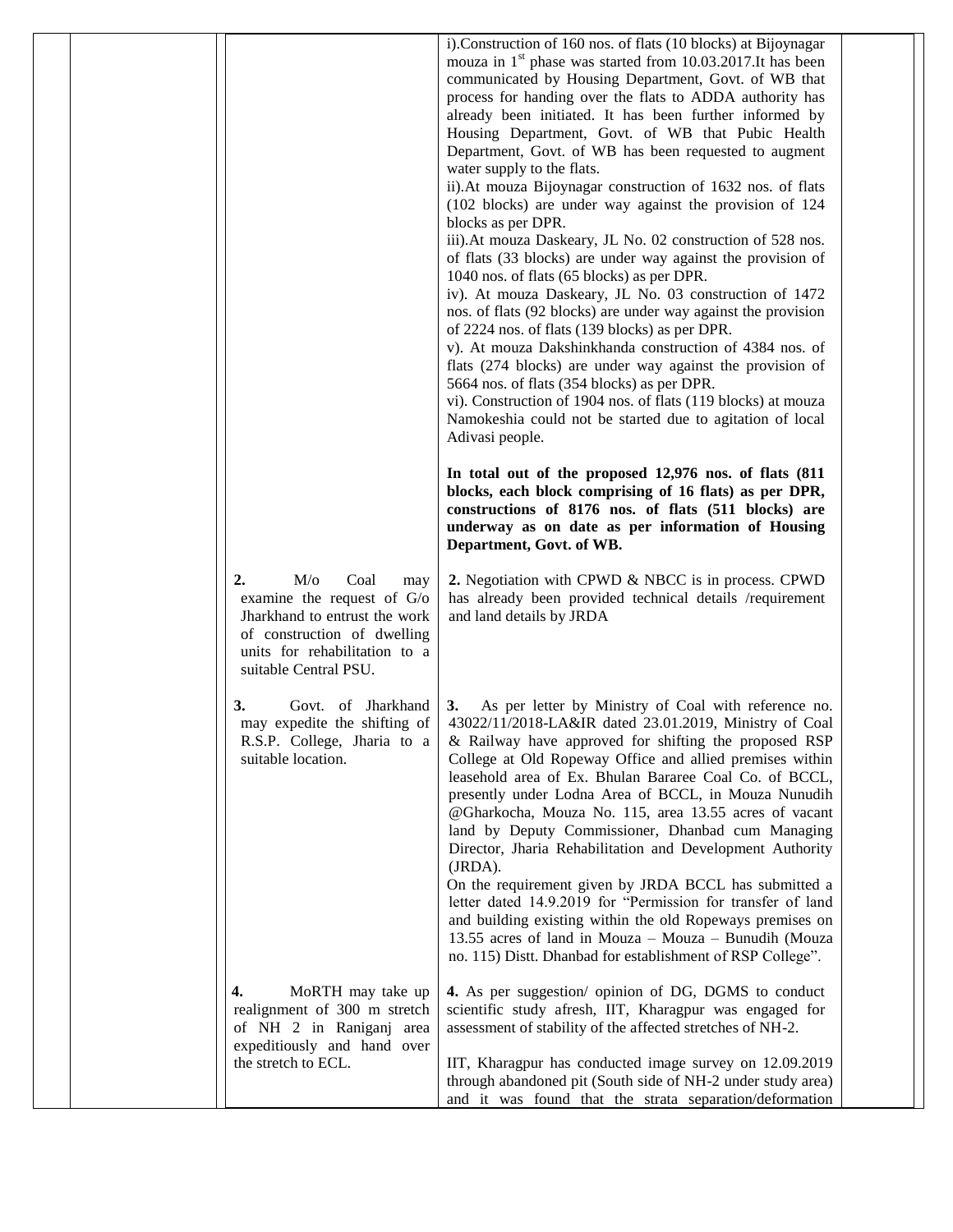|    |                                                   |                                                                                                                                                                                                             | extended maximum around 20 m. from immediate roof of the<br>coal seam and upward but not so intensive to surface<br>subsidence and notable damage on the NH-2 in the area/zone<br>of study.<br>IIT, Kharagpur in their interim study report submitted on<br>14.09.2019 has mentioned that no major safety risks are<br>involved on the vehicular traffic at NH-2 in the zone and<br>seldom any possibility of sudden abnormality/ surface<br>subsidence beyond threshold on NH-2 operation in its present<br>orientation.                                             |  |
|----|---------------------------------------------------|-------------------------------------------------------------------------------------------------------------------------------------------------------------------------------------------------------------|-----------------------------------------------------------------------------------------------------------------------------------------------------------------------------------------------------------------------------------------------------------------------------------------------------------------------------------------------------------------------------------------------------------------------------------------------------------------------------------------------------------------------------------------------------------------------|--|
|    |                                                   |                                                                                                                                                                                                             | Experts of IIT. Kharagpur has conducted Electrical<br>Resistivity survey on the unstable portion of NH-2 Bye pass<br>road from 22.10.19 to 24.10.19 to detect underground mine<br>workings.                                                                                                                                                                                                                                                                                                                                                                           |  |
|    |                                                   | 5.<br>The alternative road<br>suggested by BCCL between<br>Godhur and Putki may be<br>brought to proper standards<br>and handed over to NHAI so                                                             | 5. NH-32 was not included in the approved Master Plan.<br>However, it was decided that NHAI is required to switch<br>over to newly constructed part between Godhur and Putki,<br>and hand over the fire affected part to BCCL.                                                                                                                                                                                                                                                                                                                                        |  |
|    |                                                   | that the corresponding section<br>of NH 32 can be handed over<br>by NHAI to BCCL.                                                                                                                           | BCCL requested the Executive Engineer, NH Divn.<br>Dhanbad for inclusion of the clause (mentioned below) in<br>the draft lease agreement submitted by NH Divn. The<br>clause is: "The lease rent will be payable to NH Division,<br>Dhanbad with effect from the date when physical possession<br>free from all encumbrances and encroachment of the total<br>land / patch in question is handed over to $BCL."$                                                                                                                                                      |  |
|    |                                                   |                                                                                                                                                                                                             | Draft lease agreement forwarded by National Highway<br>Wing, RCD, Jharkhand yet to be finalized by MORTH,<br>Govt. of India.                                                                                                                                                                                                                                                                                                                                                                                                                                          |  |
|    |                                                   |                                                                                                                                                                                                             | BCCL are in regular persuasion of the matter with NH<br>division.                                                                                                                                                                                                                                                                                                                                                                                                                                                                                                     |  |
|    |                                                   | <b>6.</b> M/o Coal and M/o Railway<br>modalities for financing the<br>regarding<br>projects<br>re-<br>alignment of 145.6 km of<br>railway line in Jharia region<br>and 20 km stretch in Raniganj<br>region. | 6. Submission of FSR by RITES to JRDA and Railway<br>may mutually discuss the   Board for diversion of 137 km railway line in JCF), as<br>indicated in the approved Master Plan a lump sum provision<br>of Rs. 20 Crore as advance action has been kept for<br>surveying and planning only. The detail proposal for<br>diversion may be taken up as a separate Master Plan in<br>future.<br>The railway has not handed over the stretch of affected<br>portion to BCCL even after regular persuasion. The<br>operation on DC railway has been resumed from 24.02.2019 |  |
|    |                                                   |                                                                                                                                                                                                             | on directives of Railway Board.                                                                                                                                                                                                                                                                                                                                                                                                                                                                                                                                       |  |
| 4. | No. of cases<br><sub>of</sub><br>'sanction<br>for | <b>NIL</b>                                                                                                                                                                                                  |                                                                                                                                                                                                                                                                                                                                                                                                                                                                                                                                                                       |  |
|    | prosecution'<br>pending for more                  |                                                                                                                                                                                                             |                                                                                                                                                                                                                                                                                                                                                                                                                                                                                                                                                                       |  |
| 5. | than three months<br>Particulars of cases         | <b>NIL</b>                                                                                                                                                                                                  |                                                                                                                                                                                                                                                                                                                                                                                                                                                                                                                                                                       |  |
|    | in which there has<br>been a departure            |                                                                                                                                                                                                             |                                                                                                                                                                                                                                                                                                                                                                                                                                                                                                                                                                       |  |
|    | from<br>the<br>Transaction<br>of                  |                                                                                                                                                                                                             |                                                                                                                                                                                                                                                                                                                                                                                                                                                                                                                                                                       |  |
|    | Business Rules or                                 |                                                                                                                                                                                                             |                                                                                                                                                                                                                                                                                                                                                                                                                                                                                                                                                                       |  |